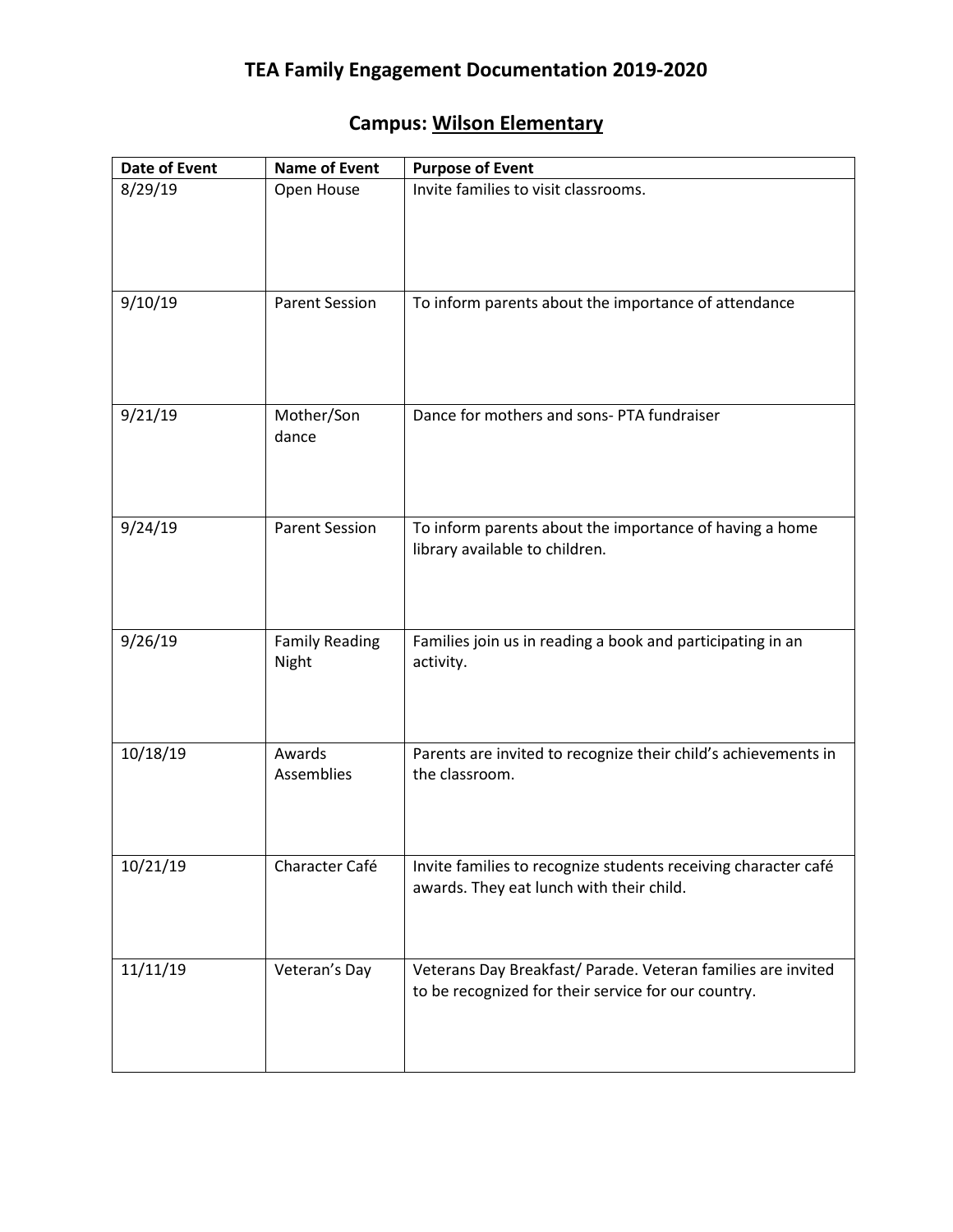## **Campus: Wilson Elementary**

| 12/13/19     | PTA Meeting                            | Parents are invited to hear about the upcoming plans and<br>goals for our school.                                                                                      |
|--------------|----------------------------------------|------------------------------------------------------------------------------------------------------------------------------------------------------------------------|
| 12/18/19     | Jingle with Jeans<br><b>Sing Along</b> | Students gather in the cafeteria to sing Christmas songs and<br>watch a Christmas play performed by our students. Parents<br>are invited to join us for this assembly. |
| 1/25/20      | <b>Healthy Families</b><br>5K run      | The community is invited to join us for this healthy event.                                                                                                            |
| 1/30/20      | <b>College Night</b>                   | Families are invited to learn more about colleges and<br>participate in activities.                                                                                    |
| 2/25/20      | <b>Parent Session</b>                  | Parents will receive information about college preparedness.                                                                                                           |
| Date Pending | Father/Daughter<br>Dance               | Fathers are invited to dance with their daughters.                                                                                                                     |
| 3/3/20       | Muffins with<br>mom                    | Moms are invited to eat a muffin with their child                                                                                                                      |
| 3/5/20       | Donuts with dad                        | Dads are invited to eat donuts with their child                                                                                                                        |